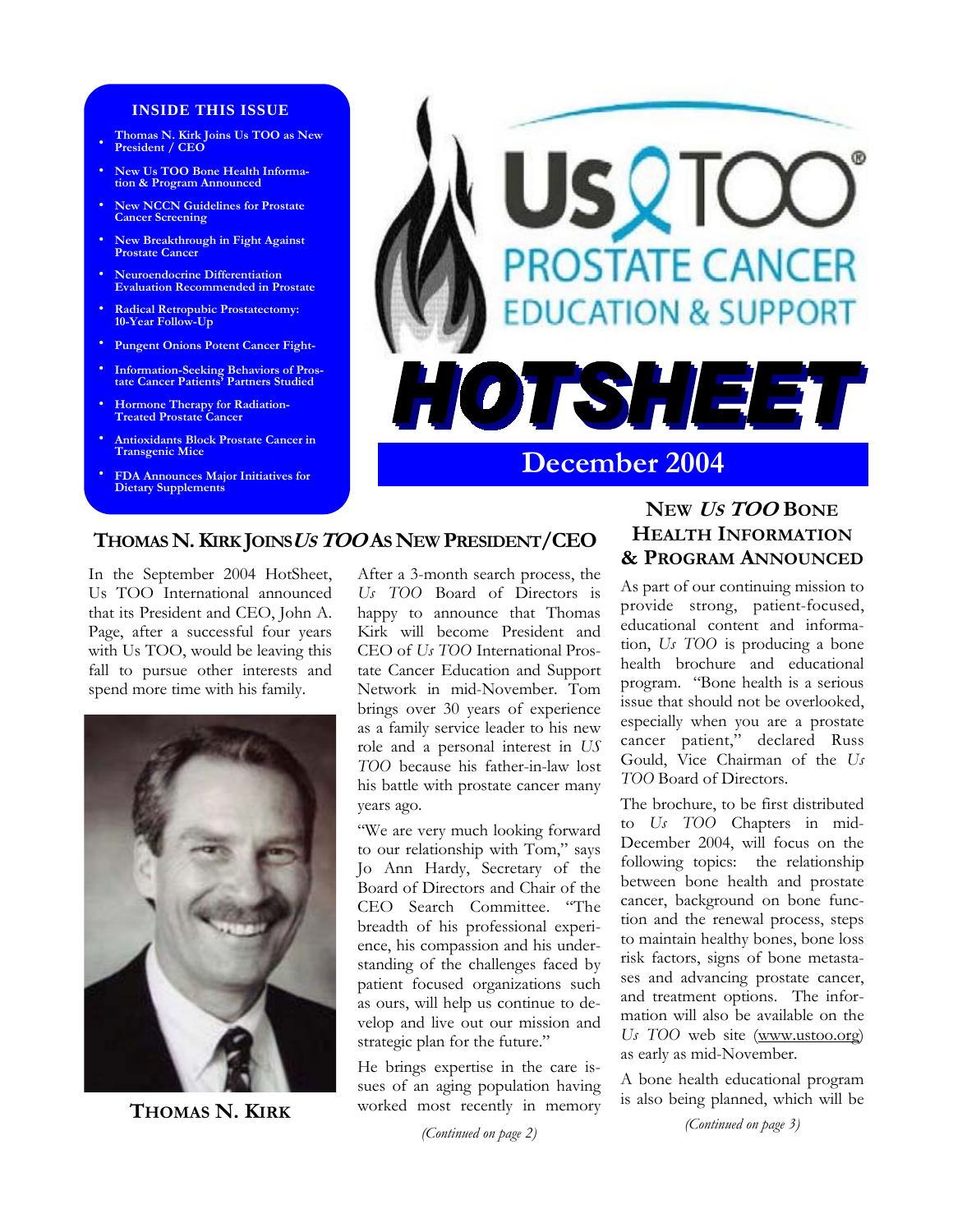### **<sup>U</sup>S TOO PUBLICATIONS**

In addition to the Hot Sheet, **US TOO** also publishes a FREE e-mail based news service providing updates on the latest prostate cancer related news. To subscribe or link to the archives, simply visit the **Us TOO** website www.ustoo.org.

Items contained in Us TOO publications are obtained from various news sources and edited for inclusion. Where available, a point-of-contact is provided

All references to persons, companies, products or services are provided for information only, and are not endorsements. Readers should conduct their own research into any person, company, product or service, and consult with their loved ones and personal physician before deciding upon **any** course of action.



### **THOMAS KIRK**

*(Continued from page 1)* 

support programming with Mather Lifeways in Evanston, IL and Belmont Corporation headquartered in Houston, TX. He also served as the Vice President of Operations for Garden Terrace Associates, a Life Care Centers of America retirement and long-term care company headquartered in Cleveland, TN where he managed a series of Alzheimer's disease Centers of Excellence.

Mr. Kirk worked for more than 13 years for the National Alzheimer's Association where he served as the Vice President of Patient, Family and Education Services, the Association's first Director of Patient and Family Services and as a National Field Representative working in the six-state Midwestern Region.

He played an active role in the growth and development of the Alzheimer's Association chapter network, led the Association's efforts in national demonstration programs, developed national Care Guidelines and led development of education and training materials for professional and family caregivers.

Tom was primary staff to the Board of Director's Program Committee and a member of the Association's Senior Management Team. He was involved in strategic planning issues such as under-served populations, grew the Association's annual National Education Conference, developed new collaborations, such as the national demonstration project on Managed Care, and developed an international education collaboration with the Research Foundation for Aged People's Health Science in Tokyo, Japan.

Tom joined the staff of the National Alzheimer's Association after extensive experience at the community level in family service development and delivery in his home state of Wisconsin. He worked for more

than 12 years at Family Service Association in Northeastern Wisconsin, a large multi-service community agency, where he held key positions including Senior Program Director managing programs such as the Association's 24-hour Crisis Intervention Center and its outpatient family therapy programs. His in family and men's issues led him to head collaborative outreach programs for Vietnam veterans and their families, youth and under-served minority populations. He was serving as Interim Executive Director when he left to join the Alzheimer's Association national office.

Prior to receiving his graduate degree, he also worked for over five years in several community volunteer and peer-support organizations and in county and state government agencies as a Director and service provider. He has also been an active advocate and spokesperson and served on a variety of grant review and advisory committees for State and Federal government agencies, professional membership organizations and nonprofit Boards throughout his career.

Mr. Kirk holds a Master of Science degree from the School of Social Work at the University of Wisconsin-Madison where he focused on Planning and Administration.

Lew Musgrove, Chairman of the Board, stated, "Tom is the right person at the right time in the growth of US TOO. As we plan 2005 and beyond, he has the capacity and knowledge to allow us to take that giant step forward as the "go to" Prostate Cancer Support Organization in the world."

Tom and his wife Margaret, share a blended family with three grown children and four grandchildren.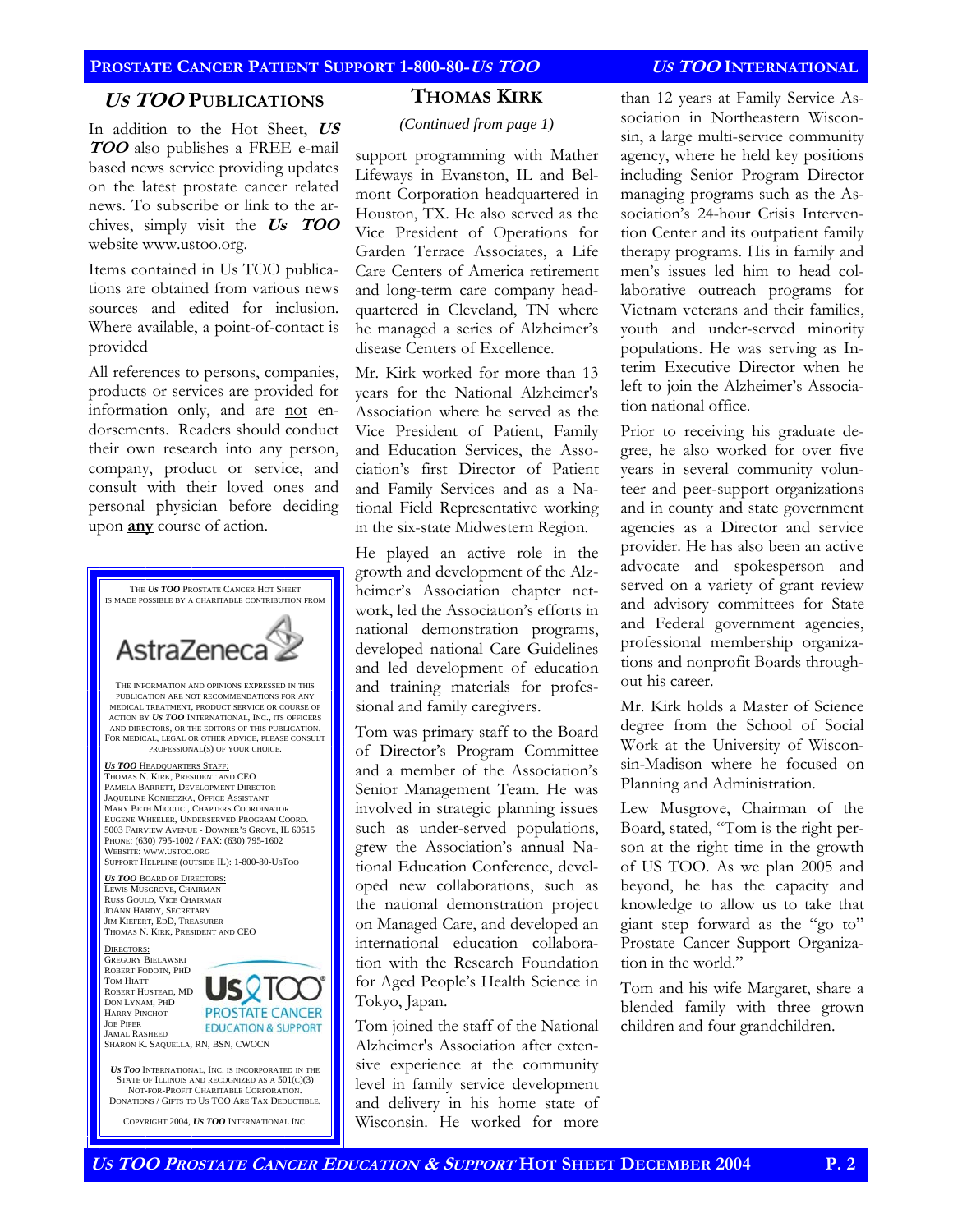### **PROSTATE CANCER PATIENT SUPPORT 1-800-80-US TOO US TOO INTERNATIONAL**

## **NEW NCCN GUIDELINES FOR PROSTATE CANCER SCREENING**

The National Comprehensive Cancer Network (NCCN) Prostate Cancer Early Detection Clinical Practice Guidelines in Oncology provide a set of sequential recommendations detailing a screening and subsequent work-up strategy for maximizing the detection of prostate cancer in an organ-confined state and attempting to minimize unnecessary procedures. These guidelines were developed for men who have elected to participate in prostate cancer screening; the controversy over whether to screen is not addressed. The 2004 algorithm contains several major changes including:

- A strategy for identifying highrisk men who should begin screening at age 40
- Consideration of lowering the PSA threshold for biopsy to 2.5 ng/mL
- Evaluation of complexed PSA in prostate cancer screening
- Recommendations for work-up of biopsy findings, suggestive of cancer.

A total PSA of 4.0 ng/mL has traditionally been used as the threshold for consideration of a prostate biopsy, recognizing that 30% to 35% of men in the 4 to 10 ng/mL range will be found to have cancer. Subsequent studies in men having PSA levels ranging from 2.5 - 4.0 ng/mL showed that a substantial number of men in this group had cancer.1,2

What is significant in these studies is that the cancers found in this population were clinically significant based on tumor volume and Gleason score and most were organconfined. Importantly, an overdiagnosis of clinically insignificant or unimportant tumors did not occur.

Researchers have estimated that lowering the threshold to 2.5 ng/

mL would double the rate of detecting cancer in men younger than 60 years old with little loss of specificity. For these reasons, the National Comprehensive Cancer Network (NCCN) approved new practice guidelines for screening and detecting prostate cancer, reducing the threshold for concern for total PSA from 4.0 ng/mL to 2.5 ng/mL.

Lowering the PSA threshold to 2.5 ng/mL has several caveats

- Approximately 75-80% of patients with a positive screening result ( $\geq$  PSA 2.5 ng/mL) will not be found to have cancer on first biopsy (false positive). However, 10% of such patients may prove to have prostate cancer on subsequent biopsy.
- Based on limited data, approximately 20-25% of patients with a PSA < 4 ng/mL and a normal DRE have prostate cancer.
- Prostate cancer usually grows slowly, so some men with prostate cancer may die of something else before their cancer causes any trouble.
- Seventy to seventy-five percent of cancers that are treated are clinically significant. Methods to predict which men may harbor more aggressive cancers are not yet available.
- Complications of therapy for treatment of early stage prostate cancer.

NCCN also recommends that men choosing to begin PSA screening should consider obtaining a baseline value at age 40. Those whose PSA values are greater than the median value for men in this age group (0.6 ng/mL) should consider annual screening (whereas those with values below this value could consider foregoing annual screening. PSA velocity can be determined through serial PSA levels to help identify men at risk for harboring early prostate cancer.

Catalona WJ, Smith DS, Ornstein DK. JAMA 277:1452-1455, 1997.

Babaian RJ, Johnston DA, Naccarato W, et al. J Urol 165:757-760, 2001.

## **BONE HEALTH**

*(Continued from page 1)* 

conducted in early 2005. Dates will be announced in the January *Hot-Sheet*, *NEWS You Can Use* enewsletters, and on the *Us TOO*  web site. The purpose of the brochure and program is to provide prostate cancer patients with an understanding of what is going on inside your bones, why men with prostate cancer need to be especially aware of bone loss risks, and what you and your doctor can do to make sure that you maintain good bone health.

Bill Blair, *Us TOO* Chairman of the Scientific Advisory Panel and advisor to the bone health content development project, stated, "The brochure is a clear roadmap on how to deal with skeletal changes that often occur to many men with prostate cancer, and what we can do to minimize the problems. The brochure lays out a plan of action that a patient can consult and follow so that they may take appropriate steps to prevent or delay the negative consequences, or seek out appropriate treatment. This is a most meaningful document for the prostate cancer community."

Funding for the program and materials come from Novartis Oncology, and is produced in cooperation with AFUD, the American Foundation for Urologic Disease .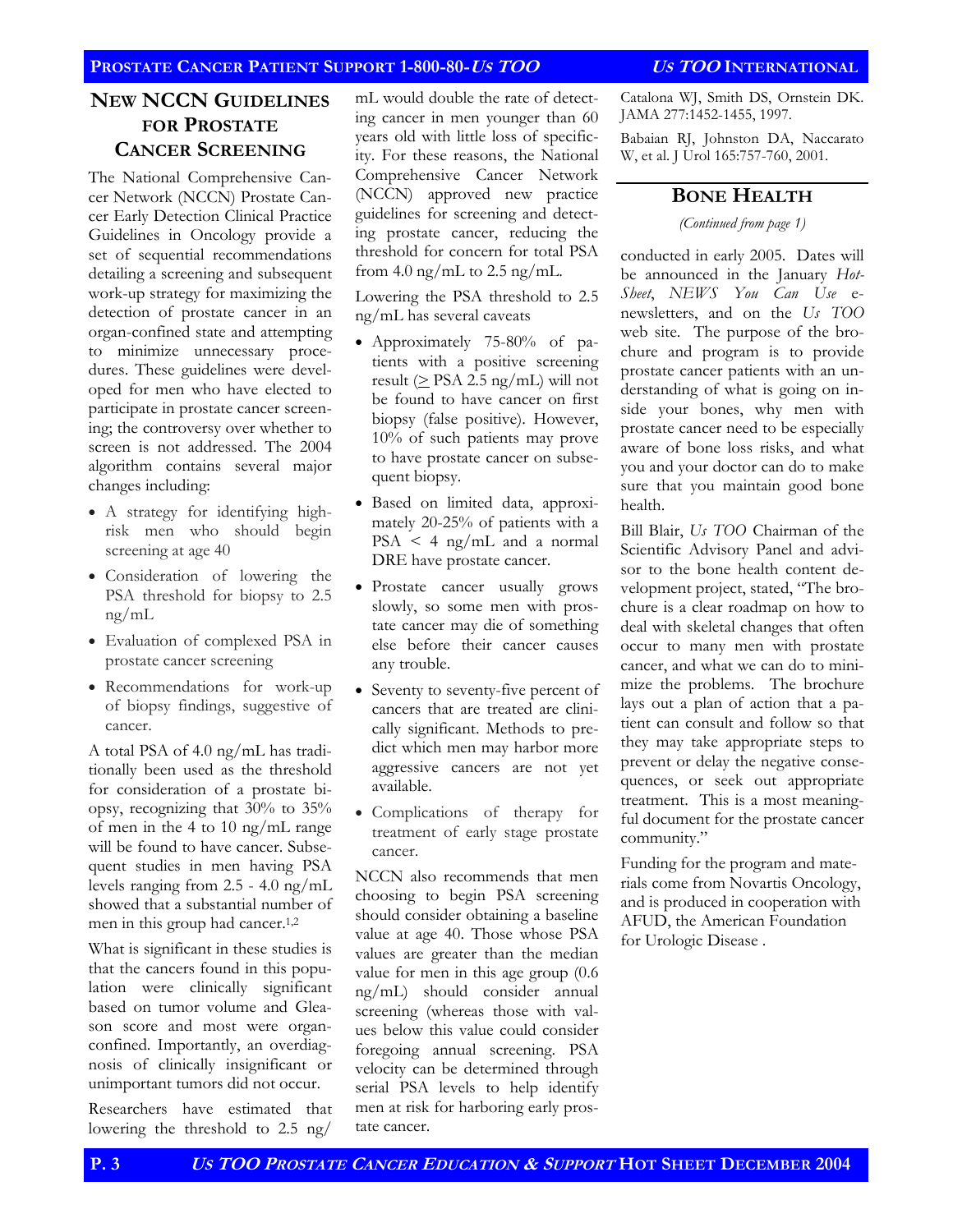### **ANNOUNCEMENTS**

Us TOO held its annual Regional Directors meeting October 16 and 17 in Chicago, sponsored by Novartis. The meeting was a great success, giving Regional Directors from across the country an opportunity to share ideas and experiences. The meeting covered a variety of topics from roles and expectations, to starting new and helping existing chapters, as well as focusing on leadership skills.

We are still looking for Regional Directors in many areas. If you or someone you know would be interesting in helping, please contact headquarters.

# **NEW BREAKTHROUGH IN FIGHT AGAINST PROSTATE CANCER**

Scientists in Oxford have discovered a new way to treat advanced prostate cancer, which could improve survival.. Cancer Research UK has found that blocking the action of a gene called IGF1R can make cancer cells more sensitive to radiotherapy and to certain chemotherapy.

Dr Val Macaulay, Cancer Research UK senior clinical research fellow at the Weatherall Institute of Molecular Medicine, said: "This is the first study to show that silencing the IGF1R gene can improve the effectiveness of treatments for prostate cancer. "I am excited at the possibility of conducting trials of IGF1Rinhibiting drugs with my own patients." Dr Macaulay said one of the most effective ways of treating prostate cancer is to starve it of the male hormone that feeds it..

But she said: "At some point these cancers always become hormone independent and this form of treatment ceases to work. Prostate cancer is also resistant to most chemotherapy so there is an urgent need for new ways to tackle the disease."

Professor Robert Souhami, director

of policy and communication at Cancer Research UK, said many researchers were studying how to prevent cancer cells from spreading . He said: "IGF1R sustains many types of cancer cells, so blocking the gene could prove a powerful new way of treating tumors. This is early stage research, but holds great promise."

In July, the Oxford Mail reported that Oxfordshire's prostate cancer rate was almost 49 per cent above the national average. Mystery surrounds why the county's rate is so high, although experts say it could be because of the high number of health-conscious elderly men..

*Newsquest, 25 October 2004* 

# **NEUROENDOCRINE DIFFERENTIATION EVALUATION RECOM-MENDED IN PROSTATE CANCER**

Neuroendocrine (NE) differentiation frequently occurs in common prostatic malignancies and has attracted increasing attention in contemporary prostate cancer research. This particular phenotype, however, usually escapes pathological and clinical detection in routine practice.

"The present review focuses on the biological properties of NE tumor cells that make them resistant to androgen deprivation and radiation therapy," wrote researchers in Germany. "NE cells produce a number of hormonal growth factors (e.g., serotonin) that may act through endocrine, paracrine, and autocrine mechanisms. Morphogenetic studies have identified intermediate phenotypes between the three basic cell types of the prostatic epithelium indicating their common origin from stem cells located in the basal cell layer," H. Bonkhoff and colleagues said.

According to the authors, "Virtually all prostatic adenocarcinomas show

NE differentiation as defined by the most commonly used endocrine marker chromogranin A. Clinical studies suggest that the extent of NE differentiation increases with tumor progression and the development of androgen insensitivity.

"NE differentiation exclusively occurs in the GO phase of the cell cycle in which tumor cells are usually resistant to radiation therapy and cytotoxic drugs. In addition, NE tumor cells also escape programmed cell death. Even under androgen deprivation, only 0.16% of NE tumor cells show apoptotic activity. This indicates that the vast majority of NE tumor cells represent an immortal cell population in prostate cancer."

Although NE tumor cells do not proliferate," Bonkhoff continued, "they produce a number of NE growth factors with mitogenic properties that maintain cell proliferation in adjacent (exocrine) tumor cells through a paracrine mechanism. NE tumor cells consistently lack the androgen receptor and are androgen insensitive in all stages of the disease. They derive through a process of intermediate differentiation from exocrine tumor cells, the most prevalent phenotype in common prostatic adenocarcinoma."

Investigators concluded, "Elevated serum levels of chromogranin A in prostate cancer patients correlate with poor prognosis and are scarcely influenced by either androgen deprivation or chemotherapy. Looking for NE differentiation is recommended in the pathological and clinical evaluation of prostate cancer patients for whom radiation and androgen deprivation are therapeutic options."

#### Urologe A 43: 836, 2004

For additional information, contact H. Bonkhoff, Institute Pathology, Heilsbachstr 15, D-53123 Bonn, Germany. Contact Urologe at: Springer, 233 Spring St., New York, NY 10013 USA.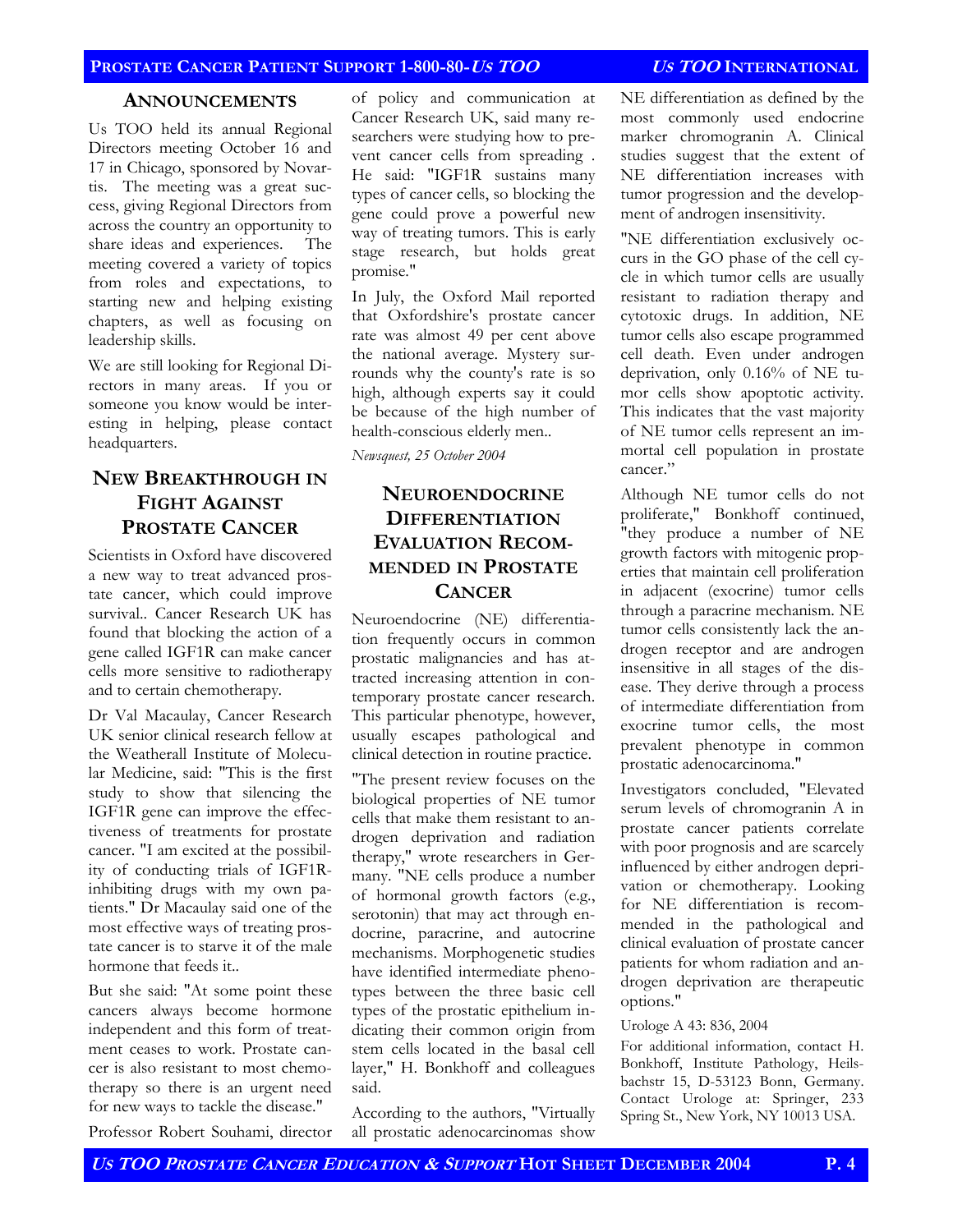## **RADICAL RETROPUBIC PROSTATECTOMY: 10-YEAR FOLLOW-UP**

Roehl and colleagues report the outcomes of a series of 3478 consecutive men who underwent radical retropubic prostatectomy (RRP) between May 1983 and February 2003.1 All surgeries were performed by William J. Catalona, MD, Professor of Urology at Northwestern University in Chicago, author of the seminal paper on use of prostatespecific antigen (PSA) for prostate cancer screening published in The New England Journal of Medicine in 1991.2 The current report updates previously reported 5- and 7-year results3,4 with 10-year follow-up.

More than 60% of the patients in the series had preoperative serum PSA values between 4 and 10 ng/ mL, about half had clinical stage T1c disease, and more than 70% had a Gleason score of 6 or 7 in the RRP specimen. Over 90% of the patients underwent a bilateral nervesparing procedure, while the remainder, with more clinically advanced disease, underwent unilateral, partial nerve sparing, or non-nerve-sparing procedures. The authors conducted a subset analysis comparing patient characteristics during the pre- PSA screening era (1983 to 1991) with patient characteristics in the PSA screening era (1992 to 2003).

Unequivocally, the data indicate that RRP produces favorable long-term survival results. And as expected, clinicopathologic parameters do correlate with treatment outcome. Multivariate analysis showed that PSA, clinical and pathologic stage, Gleason score, and PSA screening era individually predicted cancer progression after RRP. Being the largest single-surgeon series ever reported, the work represents the culmination of Dr. Catalona's 20 years of experience as one of the world's foremost prostate cancer surgeons, and defines the standard of care for almost all practicing surgeons. The data indicate a high success rate at a mean follow-up of 65 months: 10-year biochemical progression-free survival of 68%, a cancer-specific survival of 97%, and an overall survival of 83%. The 68% progression-free survival rate was somewhat lower than might be expected, although patients were being operated on in the pre-screening era, when they were generally diagnosed with more advanced-stage disease (35% had PSA > 10 ng/mL in the prescreening era compared with only 15% in the post-screening era)

As expected, patients who underwent surgery in more recent years had a better outcome, undoubtedly the result of PSA testing. There is simply no other explanation. However, the controversy over screening remains; currently, the National Cancer Institute does not recommend screening for the reason that no randomized trials have proved that survival is extended by PSA screening. The current study, although not randomized, demonstrates extended biochemical progression-free survival with lower PSA levels compared with higher PSA levels. Actuarial 10-year biochemical progression-free probabilities were  $91\%$  for PSA < 2.6 ng/mL vs. 49% for PSA > 10.0 ng/mL. Interestingly, the 75% survival rate for individuals with PSAs between 4 and 10 was similar to those whose PSAs were between 2.5 and 4, suggesting that if PSA levels can be picked up before they reach 10 ng/ mL, then patients still have a reasonably high probability of cure.

Another self-evident finding is that cancers with Gleason scores of 8 to 10 are bad cancers. Even so, the cure rates in these patients are still about 20% to 30%. We also need to be mindful of the fact that there are still people who develop very rapidly growing prostate cancers. All the screening in the world is not going to pick up their tumors any earlier.

Another important issue is that the cure rate for patients with lymph node metastases, traditionally regarded as a poor prognostic indicator, is 15% and not zero.

In this series, race was not a significant prognostic factor, although the study was neither powered nor designed to detect such a difference. By contrast, PSA, clinical and pathologic stage, Gleason score, and PSA screening era individually predicted cancer progression after RRP. This finding serves to confirm what clinical experience has already taught us.

Reviewed by Nicholas J. Vogelzang, MD for UPDATE - Clinical Care OptionsTM for Oncology. 2003-2004 iMedOptions, LLC. 1894 Preston White Dr., Ste. 110, Reston, VA 20191-5433

- 1. Roehl KA, Han M, Ramos CG, et al. J Urol 172:910-4, 2004
- 2. Catalona WJ, Smith DS, Ratliff TL, et al. N Engl J Med 324:1156-61, 1991
- 3. Catalona WJ, Smith DS. J Urol 160:2428, 1998
- 4. Catalona WJ, Smith DS. J Urol. 152:1837, 1994

# **PUNGENT ONIONS MAKE POTENT CANCER FIGHTERS**

Pungent onions may make you cry, but they may also help protect you against cancer, according to a new study. Researchers found strongly flavored onion varieties, such as New York Bold, Western Yellow, and shallots have the highest total antioxidant activity, which may enhance their ability to fight off cancer-causing cell damage.

Antioxidants, such as the phenolics and flavonoids found in fruits and vegetables, have been heralded as potential cancer fighters due to their ability to destroy free radicals that can damage cells and increase the risk of chronic diseases, such as cancer, heart disease, and diabetes.

*(Continued on page 6)*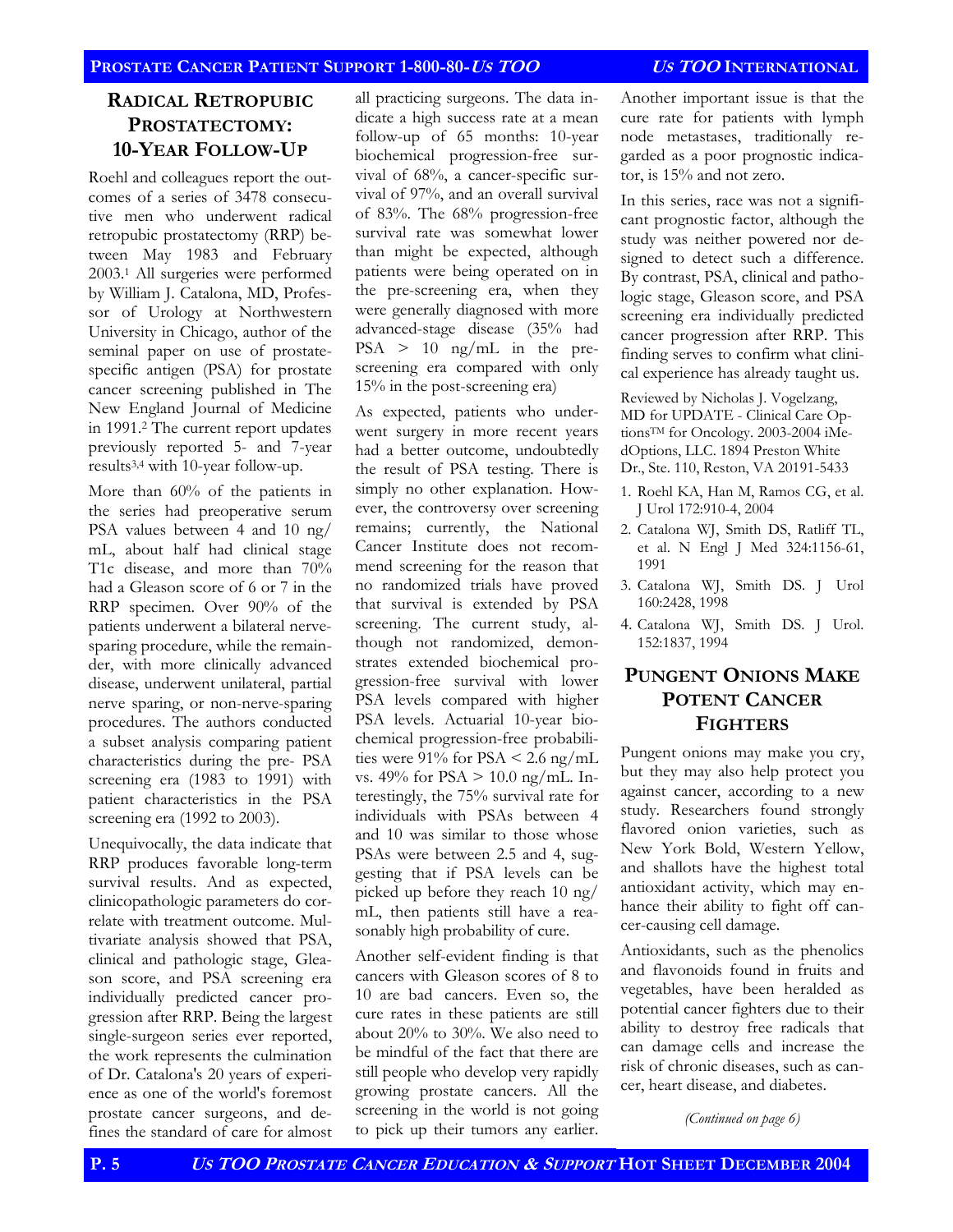## **INFORMATION-SEEKING BEHAVIORS OF PROSTATE CANCER PATIENTS' PARTNERS STUDIED**

Researchers from England studied information-seeking behaviors of partners of prostate cancer patients. C.E. Rees and coauthors wrote, "This pilot study explores in depth the information-seeking behaviors of partners of men with prostate cancer. Six men with prostate cancer and their partners participated in one mini focus group discussion or four couple interviews.

"Theme analysis by two independent analysts produced three related themes: partners' informationseeking behaviors; partners' information-avoiding behaviors; and the conflict between seeking and avoiding information." The authors noted, "The information-seeking behaviors of partners were individualistic, with some partners seeking voluminous information and others avoiding information.

"Partners sought information to help reduce their feelings of anxiety and uncertainty, to help them participate in the decision-making process, to help them care for their partner and to ensure that they had their information needs met."

"Partners avoided information to reduce their levels of fear and worry and to maintain a sense of normality. They failed to seek information from healthcare professionals because they felt disempowered and pressurized for time during patientphysician consultations" they added.

"The information-seeking behaviors of partners changed over time and across situations and their behaviors were sometimes different from those of their partners (the patients), with some partners exhibiting more information-seeking behavior than patients," they concluded.

Rees and colleagues published their study in Patient Education and Counseling (The informationseeking behaviors of partners of men with prostate cancer: a qualitative pilot study. Patient Educ Couns, 2004; 54(2): 179-185).

For more information, contact C.E. Rees, Institute Clinical Education, Peninsular Medical School, Tamar Science Pk, ITTC Bldg, Davey Rd., Plymouth PL6 8BX, Devon, England.

Publisher contact is: Elsevier Science Ireland Ltd., Bay 15, Shannon Industrial Estate CO, Clare, Ireland

#### **PUNGENT ONIONS**

*(Continued from page 5)* 

"No one knows yet how many daily servings of onions you'd have to eat to maximize protection against cancer, but our study suggests that people who are more health conscious might want to go with the stronger onions rather than the mild ones," says researcher Rui Hai Liu, MD, PhD, of Cornell University, in a news release.

In the study, researchers analyzed fresh, uncooked samples of 10 common onion varieties and shallots for their total antioxidant content and activity, as well as their ability to fight cancer growth in human cells.

Researchers found shallots had the greatest antioxidant content and activity, followed by Western Yellow, New York Bold, and Northern Red. Although shallots resemble onions, they are actually a different species, but were included in the analysis.

These same pungent onion varieties and shallots were also the most potent inhibitors of human cancer cells. Milder onion varieties, such as the Vidalia, had among the lowest antioxidant content and activity.

The results appear in the Nov. 3 issue of the *Journal of Agricultural and Food Chemistry*.

*WebMD Medical News 22 October 2004* 

## **HORMONE THERAPY FOR RADIATION-TREATED PROSTATE CANCER**

This multicenter, randomized trial by D'Amico and colleagues<sup>1</sup> adds to the body of knowledge indicating that early hormone therapy improves survival in patients with prostate cancer. The trial included 206 patients with localized prostate cancer receiving 3-dimensional conformal radiation therapy (3D-RT) and found that the addition of 6 months of androgen suppression therapy (AST) significantly improved overall survival. At a median follow-up of 4.52 years, the unadjusted hazard ratio for overall mortality was 2.07 (95% CI, 1.20 - 4.20),  $P = .04$ . In addition, AST decreased the frequency of prostate-specific antigen (PSA) failure ( $P < .001$ ) and increased the time to disease progression ( $P = .002$ ) without increasing toxicity.

These findings are important because they continue to show that early hormone therapy provides a survival advantage, thus supporting the current shift towards earlier treatment of the disease in the United States. Indeed, a recent longitudinal analysis of urologists indicated that the percentage of men receiving AST and RT for locally advanced prostate cancer has risen to nearly 50% from about 10% in the mid-1990s.2

By itself, the trial would not be sufficiently compelling, but it is consistent with other data that demonstrate the efficacy of AST in localized prostate cancer.3-5 In addition, a series of Radiation Therapy Oncology Group (RTOG) trials6,7 have demonstrated a clinical benefit when hormone therapy is added to radiation therapy in patients with higher Gleason scores and more advancedstage disease. The only trial that failed to show superiority for early

*(Continued on page 7)*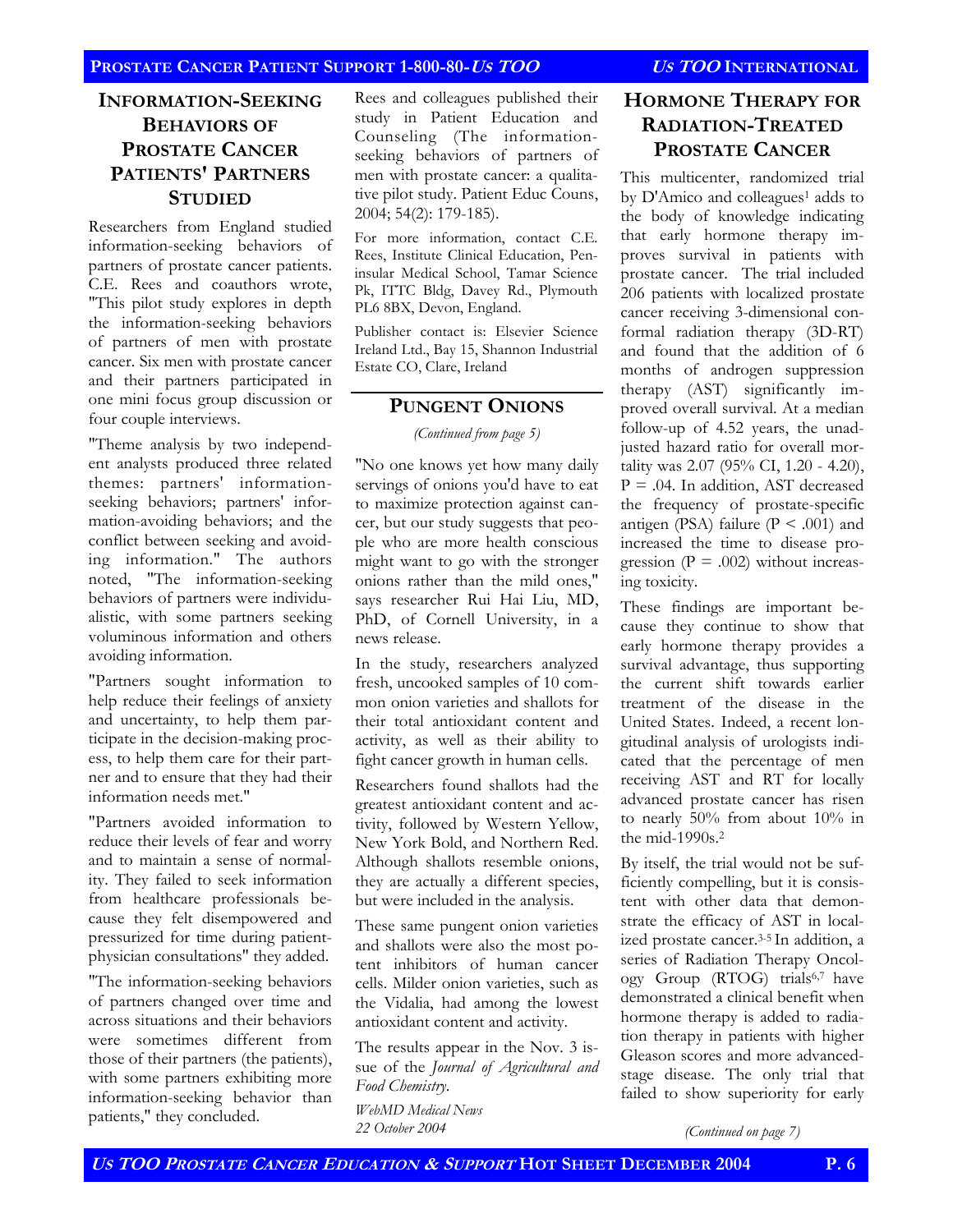### **PROSTATE CANCER PATIENT SUPPORT 1-800-80-US TOO US TOO INTERNATIONAL**

#### **HORMONE THERAPY**

*(Continued from page 6)* 

vs. delayed treatment was published by Schroder and colleagues.8 This study suggests a nonsignificant advantage for early treatment; however, the wide confidence interval range from a 12% benefit in favor of delayed treatment to a 71% detriment for that approach, made interpretation difficult.

The current study is relatively small with a short median follow-up of 4.52 years. In addition, the P value of 0.04 that confers statistical significance to the AST arm's survival advantage is not robust. Nonetheless, a 10% difference in survival was observed with only 6 months of AST, without incurring additional toxicity. Thus, the cumulative data suggest that intermediate- and highrisk patients with T1/T2 prostate cancer,  $PSA > 10$  ng/mL, and Gleason score of 7 should receive AST. The duration of AST and the specific risk groups to be treated need to be clarified. For example, men with a PSA  $> 20$  ng/mL may require longer courses of AST. We have not, by any means, finished addressing these and other issues. Further studies may provide us with the information necessary to answer these questions.

Reviewed by Nicholas J. Vogelzang, MD for UPDATE - Clinical Care OptionsTM for Oncology. 2003-2004 iMedOptions, LLC. 1894 Preston White Dr., Ste. 110, Reston, VA 20191-5433

- 1. D'Amico AV, Manola J, Loffredo M, et al. JAMA 292:821-7, 2004
- 2. Cooperberg MR, Grossfeld GD, Lubeck DP, Carroll PR. J Natl Cancer Inst. 95:981-9, 2003.
- 3. Messing EM, Manola J, Sarosdy M, et al. N Engl J Med 341:1781-8, 1999
- 4. Bolla M, Collette L, Blank L, et al. Lancet 360:103-6, 2002
- 5. Medical Research Council Prostate Cancer Working Party Investigators Group. Br J Urol 79:235-46, 1997
- 6. Shipley WU, Lu JD, Pilepich MV, et

al. Int J Radiat Oncol Biol Phys 54:1302-10, 2002

- 7. Lawton CA, Winter K, Murray K, et al. Int J Radiat Oncol Biol Phys 49:937-46., 2001
- 8. Schroder FH, Kurth KH, Fossa SD, et al. J Urol 172:923-7, 2004

#### **BOOK REVIEW**

Wednesday at the Fluff 'n' Fold  $\sim$  A Caregiver's Oasis, by Elizabeth Cabalka. Healthy Insights Press. \$14.95 (paper).

Elizabeth Cabalka does more than simply philosophize about the topic of caring for a loved one with cancer. She lived the experience. For three and one-half years she and her husband, Charles, lived with cancer. Charles experienced it in his body; Elizabeth experienced it in her soul. She remained by his side through treatments, tests, remission, recurrence and finally death, while striving to learn and grow from the lessons cancer offered.

When her husband was ill with the cancer that finally took his life, Elizabeth escaped from it all to an unlikely refuge—the local laundromat. While the machines cleaned and dried the laundry, she poured her thoughts and feelings into her journal. Eventually she wrote the first chapter of a book there and used the laundromat as its theme. The result is Wednesday at the Fluff 'n' Fold ~ A Caregiver's Oasis.

"More than anything, this book is about embracing life in the midst of death, and staying healthy in the midst of disease," said Cabalka. Elizabeth is a Minnesota author and professional speaker/facilitator who speaks to groups all over the USA.

Signed copies at a discount off the cover price are available from the publisher or author

- \* *Healthy Insights Press (320-274-2778)*
- *\* elizabeth@elizabethcabalka.com*

Unsigned books are available at the standard price from *www.amazon.com, www.barnesandnoble.com* and others.

## **ANTIOXIDANTS BLOCK PROSTATE CANCER IN TRANSGENIC MICE**

Antioxidants appear to block prostate cancer in lady transgenic mice, according to a new study. "The development of chemopreventive agents against prostate cancer would benefit from conclusive evidence of their efficacy in animal models that emulate human disease," researchers in Canada report.

"To date there has been little in vivo evidence supporting their preventive capabilities. The 12T-10 Lady transgenic model spontaneously develops localized prostatic adenocarcinoma and neuroendocrine cancer followed by metastases, recapitulating the natural history of human prostate cancer in many respects," wrote V. Venkateswaran and colleagues, Sunnybrook & Women's College Health Science Center, Division Urology.

"Using male Lady version of the transgenic adenocarcinoma of the mouse prostate mice, we show that administration of antioxidants (vitamin E, selenium, and lycopene) in the diet dramatically inhibits prostate cancer development and increases the disease free survival."

"Treatment of animals with the antioxidants resulted in a 4-fold reduction in the incidence of prostate cancer compared with the untreated animals. Prostate cancer developed in 73.7% (14/19) and  $100\%$  (19/19) of the animals from the standard and high fat diet, respectively. In contrast, only 10.5% (2/19) and 15.8% (3/19; P < 0.0001) of the animals in the standard and high fat diets supplemented with antioxidants developed tumors. The micronutrients were well tolerated with no evidence of antioxidant-related toxicity. Histopathological analysis confirmed absence of cancer in the additive treated groups," they wrote.

"Immunohistochemistry demon-

*(Continued on page 8)*